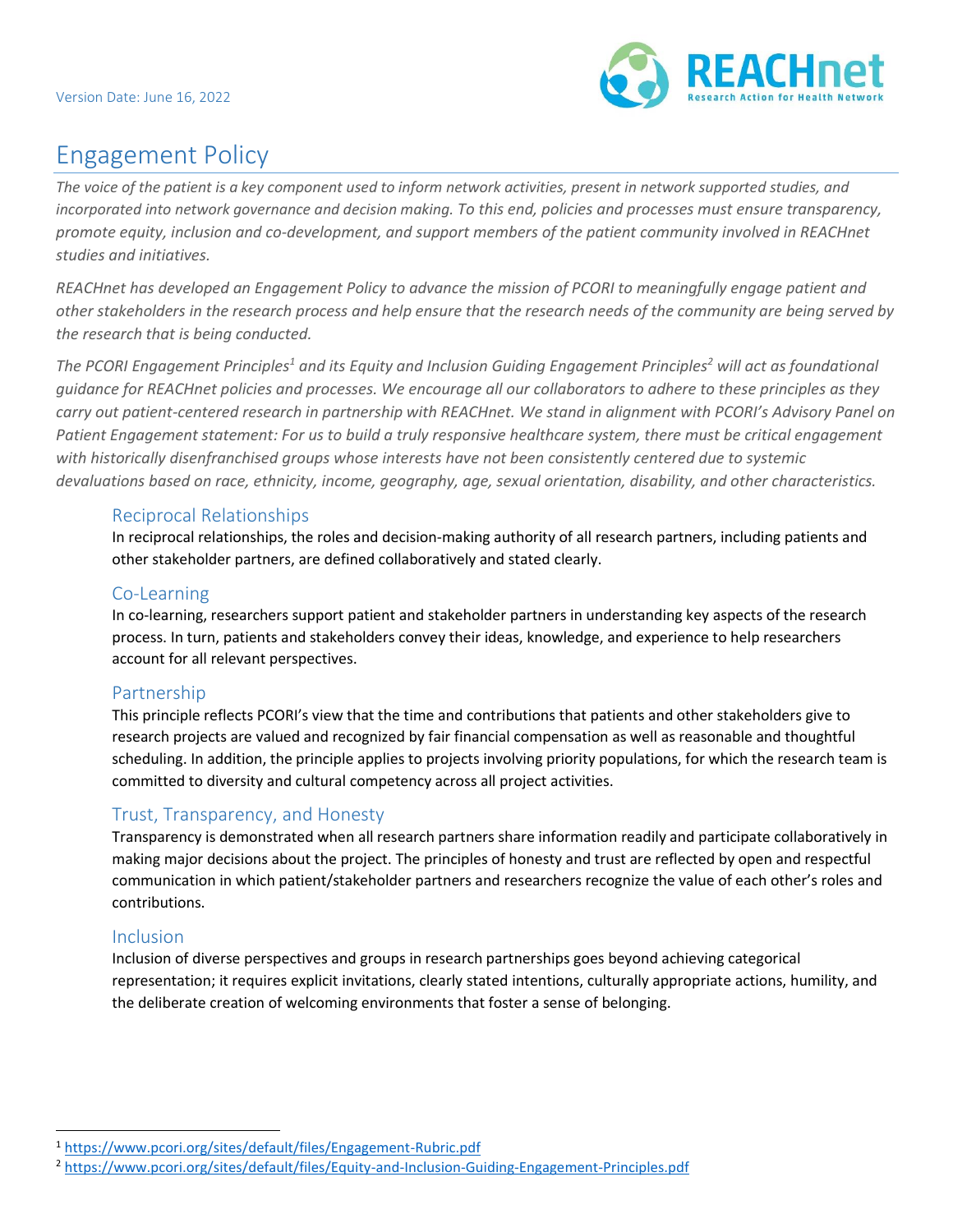## Equitable Partnerships

Partnerships between researchers and research partners must provide mutual benefit and be anchored in respect and a commitment to co-creation, collaborative decision-making, fairness, and transparency through shared agreements that are open to renewal and change.

## Trust and Trustworthiness

Trusting relationships between research team members depend upon the confidence and sense of mutual reliance that team members place in each other as they work toward achieving a shared goal. Ongoing demonstrations of trustworthiness require transparent and authentic communication and a shared commitment to goals and processes. All members of a research team must commit to genuinely working toward earning the other's trust.

## Accountability and Actionability

Accountability demands practices, processes, and people who hold research teams to standards that embody Equity and Inclusion values and help teams stay committed and focused on them through their actions.

*As such, the following engagement policies have been developed to provide additional guidance on how REACHnet will operationalize these foundational principles.* 

## Inclusive Stakeholder Engagement

- 1) REACHnet strives to meaningfully incorporate the voice of the following key stakeholder groups: patients, caregivers, community health advocates, clinicians and direct-care staff, heath system leaders, and research personnel. Other stakeholder groups may also be identified as essential in specific network activities and initiatives.
- 2) The network will seek to develop a culture where there is trust and all stakeholders feel welcome, are treated equitably, contributions are valued, and feel impactful to the network. This will be done through both formal (ex: policies, procedures, and trainings) and informal (regular communication and teambuilding techniques) mechanisms.
- 3) To ensure the network is driven by stakeholder-generated priorities and outcomes, a multi-stakeholder governance group(s) will inform network direction and key decisions.
- 4) Stakeholders will be provided with opportunities for mutual/personal benefit from their participation (i.e. resume building, networking, disease advocacy, authorship). It is the responsibility of network leadership to communicate with stakeholders to help identify these benefits and opportunities.
- 5) Conflicts of interest must be made explicit and protected. It is up to each stakeholder to disclose actual or perceived conflict of interest to the team and wider network where appropriate.
- 6) The network will engage stakeholders and project staff in periodic evaluations to assess the quality of network engagement processes and outcomes and to ensure accountability.

## Patient Partners

- 1) REACHnet recruits and retains patient partners that identity with the patient community and have the ability to draw on their lived experience to inform network decisions and activities. When at all possible, dual roles will be avoided to help ensure patient partners provide the patient perspective as their primary lens (ex: hiring a patient partner who is also a professional researcher).
- 2) Patient Partners serve as members of the REACHnet Steering Committee, with fair compensation, access to organizational resources and information, and integrated team communication.
- 3) Patient Partners' roles will go beyond consultants. They will be an integral part of the Engagement Team and Steering Committee and be expected to fully participate in hands-on activities. As such, they will attend team meetings, contribute to engagement- and network-related decision making, and collaborate on specific projects focused on patient engagement in research, outreach, and communication.
- 4) Patient partners will have access to the Steering Committee materials, attend Steering Committee meetings, and contribute to discussion and decision-making related to network activities and initiatives.
- 5) The network recognizes that priorities and availability may change over time. Patient partners will review their role annually with the REACHnet Dual PIs. This is a formal opportunity to discuss their experience as a patient partner, address any challenges, make changes to their role, and provide feedback for quality and process improvement to the network.